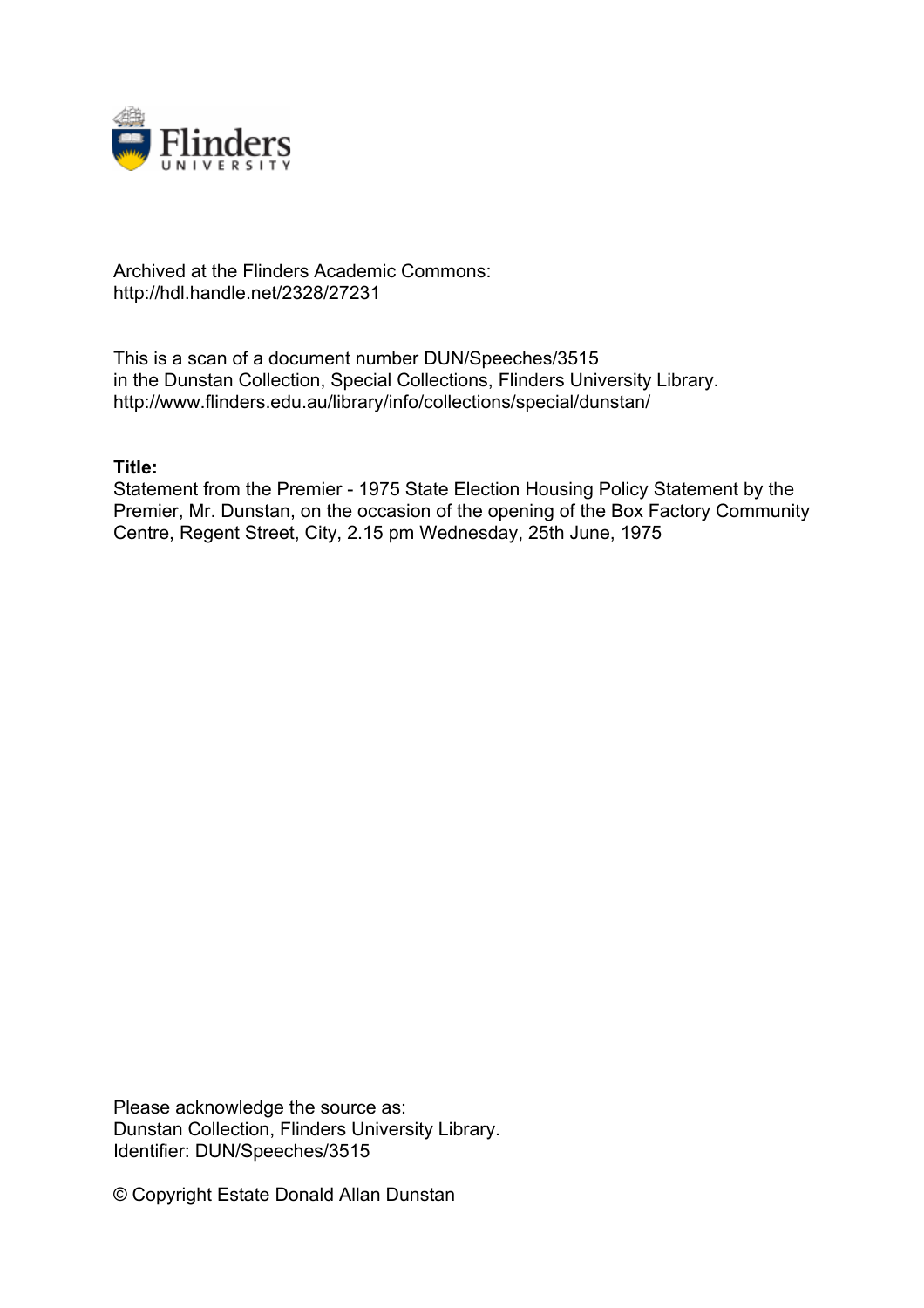

**STATEMENT**  from the Premier

25th June 1975

Embargo South Australia 5001

Date Manuscritt Charles Charles State Administration Centre, Victoria Square, Adelaide,<br>South Australia 5001 228 4811

1975 STATE ELECTION HOUSING POLICY STATEMENT BY THE PREMIER, MR. DUNSTAN, ON THE OCCASION OF THE OPENING OF THE BOX FACTORY COMMUNITY CENTRE, REGENT STREET, CITY, 2.15pm WEDNESDAY, 25TH JUNE, 1975.

Mr. Stretton, Residents of South Australia, Ladies and Gentlemen:

It is appropriate that we have been able to arrange this opening of The Box Factory today. This is because the project is highly innovative and, in a sense, symbolises the Government's interest in (and firm encouragement of) inner city living.

Firstly, some history about this project:

The Federal Box Factory was run by Mr. Holloway, who retired from working in the factory in his mid nineties. For many years he employed residents from this area whom he called his boys, even though some were pensioners aged between 65 and 75 years.

The Housing Trust bought the property (Box Factory and adjacent land) from Mr. Holloway to build a variety of houses for local residents and for people who would find it more convenient to live in the Gity.

It was clear, however, that the Housing Trust's capacity for funding community services of this kind was limited. However, in developing its plans for a general area it was able to set aside this building and with the support of local residents' groups has now been able to provide an important facility for what is a growing residential area. '

This is one example, and a very practical one, of what the Government hopes will be achieved in the rejuvenation of the inner city area.

.. ./2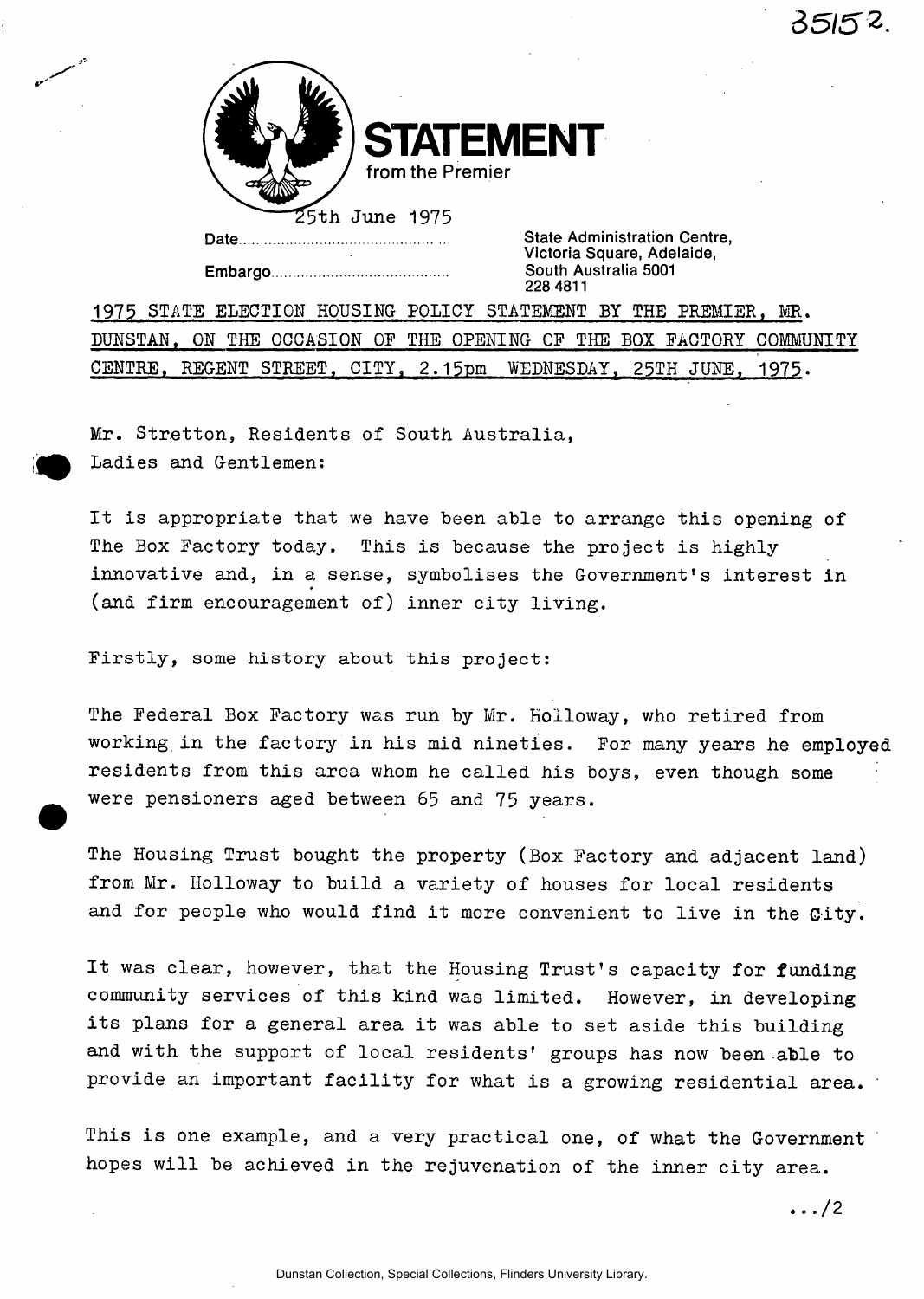It is also an excellent example of community involvement in community welfare, and great credit is due to the local residents, and Committee (elected by the residents) which will run the Centre. There has been the most amicable consultation and co-operation all the way through. The result is that city residents now have something that they have worked for and in a very important sense created.

The Committee has maintained close working relationships with local residents, the Trust itself, and the Trust architects. It has now become an Incorporated body, and two community welfare workers will be employed by it to work from the Factory in the South Adelaide Community.

This Centre will be available to all of the city at all times. It will function as a drop-in centre, with lounge, newspapers and magazines, television, snack facilities and so on. It is also planned to include amenities and services such as a food co-operative (already functioning in a nearby building), paramedical services, lending library, child minding and others which the residents wish to provide. There will be space for parties and receptions of various kinds.

It will be a community centre for two areas of Housing Trust city building, as well for residents of the older houses in McLaren Street and other parts of the city.

The Trust's magnificent Manitoba site development, just across Carrington Street, contains forty houses, of which thirty-two are family houses and eight are pensioner cottages. The first occupants will be moving in within a month.

#### Box Factory Redevelopment Programme

Which brings me to the more formal part of this Statement.

As I have said, the Government has for some considerable time been anxious to encourage a far greater mixture of residential, public and commercial activities in the central city areas.

.../3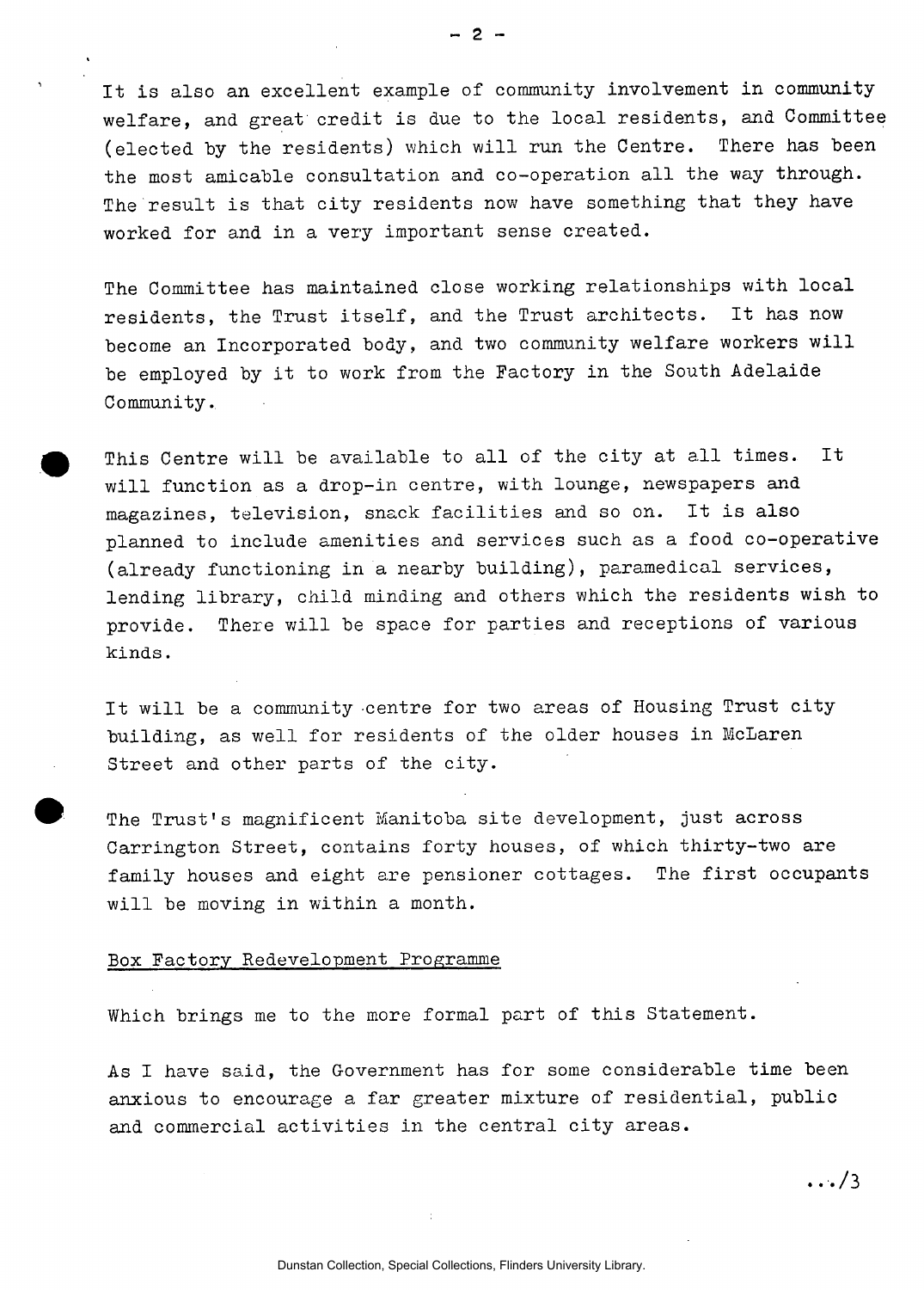As a basic statement for this Election Campaign, we intend strongly to pursue this policy.

Accordingly, the Housing Trust will shortly call tenders for an additional housing development of immense importance to this area of South Adelaide.

For the Box Factory site the Trust has a new programme of restoration, and building; tenders will shortly be called to undertake a major residential programme on this site, providing 95 housing units, including 42 houses for pensioners.

My Government has always believed that a number of old people wish to live in the  $C_1$ ty and the Trust's action will make it possible for new accommodation to be built for such people in a very convenient spot. If, as we believe is likely, the continuation of Frome Street south of Carrington Street will be closed, the Trust hopes to purchase the surplus land from the Adelaide City Council for a further 14 houses. Thus the Box Factory will be the centre of a re-established living area in the south of the City.

#### Margaret Street

The Housing Trust's building programme, however, does not stop with inner city South Adelaide.

Land and cottages in Margaret Street, North Adelaide, have been purchased from the Adelaide City Council and during 1976 some 30 houses will be built in that area. These will follow the designs of : the consultants of the Adelaide City Council.

#### Wakefield and Frome Site

In addition, on the three acre site at the corner of Wakefield and Frome Streets, the Government is pursuing plans for a Neighbourhood Centre, part of which will contain an Alternative Theatre Complex, for use by community organisations, as well as some commercial buildings. In this the Trust will provide residential elements and it is planned that from up to two acres of housing with some 80 residences will be built for young people, pensioners and families.

... /4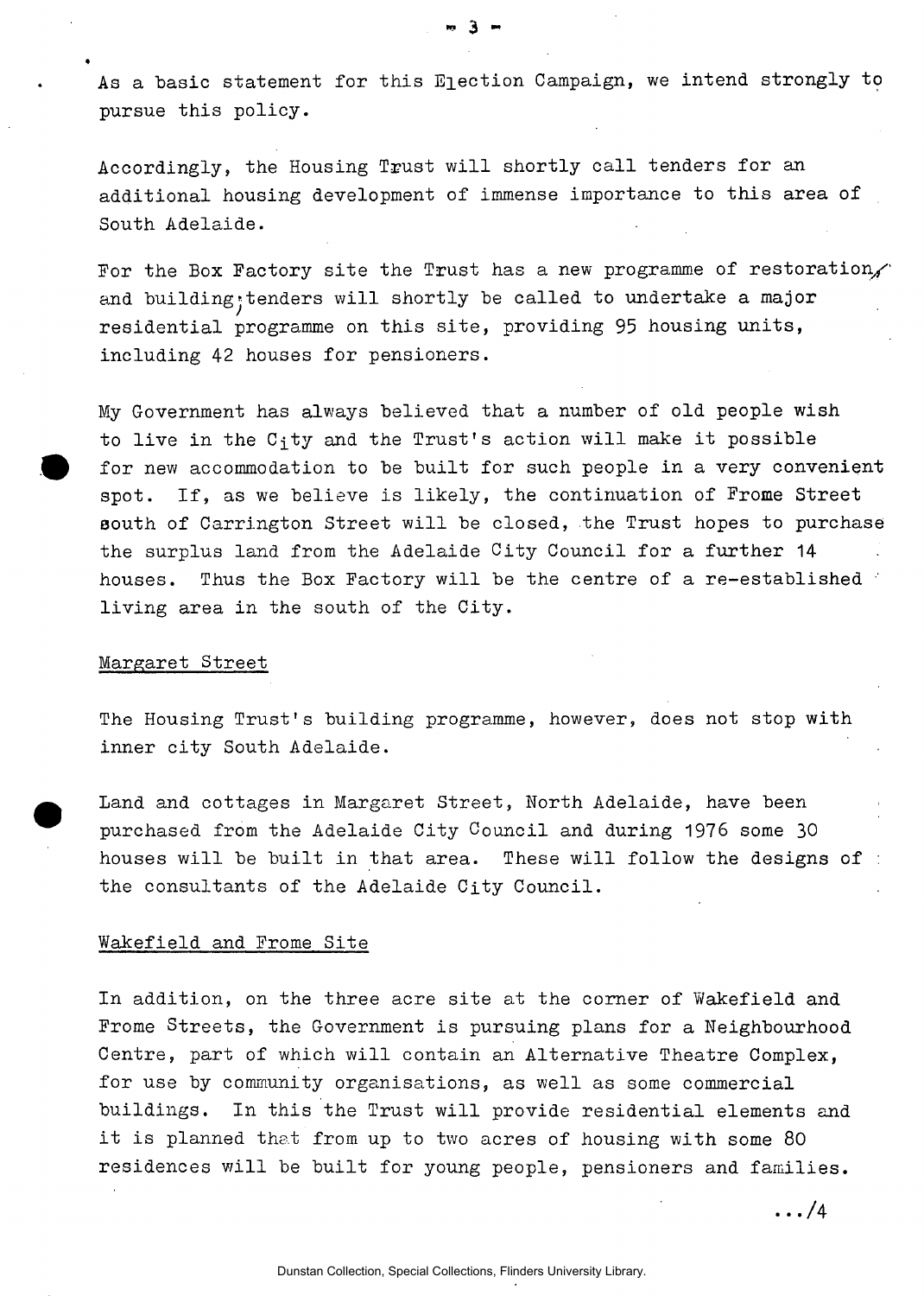## Other City of Adelaide Development

The Trust intends to pursue further negotiations with the Adelaide City Council for land in the City suitable for its type of building, while its magnificent programme of purchasing older houses and renovating them up will continue.

•» 4- ••

### Inner City Housing Renovation

The Trust's rolein buying and renovating older houses has been spectacularly successful. 535 units have been purchased for this programme since the last election. A special approach has been made to the Australian Government for a supplementary source of funds to be used specifically for this purpose. This programme will be a continuing feature of the Trust's activities. At least \$15,000,000 per annum will be devoted to it.

## Hackney Development

Although from a Local Government point of view, the City ends at the parklands, the Trust regards near City building as fulfilling virtually the same urban purpose as building right in the City. Accordingly, at Hackney, houses have been restored, and tenders will shortly be called for 19 terrace houses suitable for families on land already cleared for this purpose.

### Kent Town Development

The Government plans a further major inner city development on an area of land in Kent Town behind the Nurses Memorial Centre and the building owned by the South Australian Brewing Company, the Trust will erect terrace and medium density forms of housing. Once again, the plan will provide for a variety of age groups-of people, together with community facilities. In the Kent Town Development, we expect that the Trust will be able to construct some 300 units of accommodation.

### Country Housing Development

In addition to a vigorous and attractive programme in the greater metropolitan area (West Lakes, North Haven, S<sub>e</sub>aton Gardens, Christies Beach, Ingle Farm, Salisbury and  $E_1$ izabeth), the Housing Trust has

 $\ldots$ /5